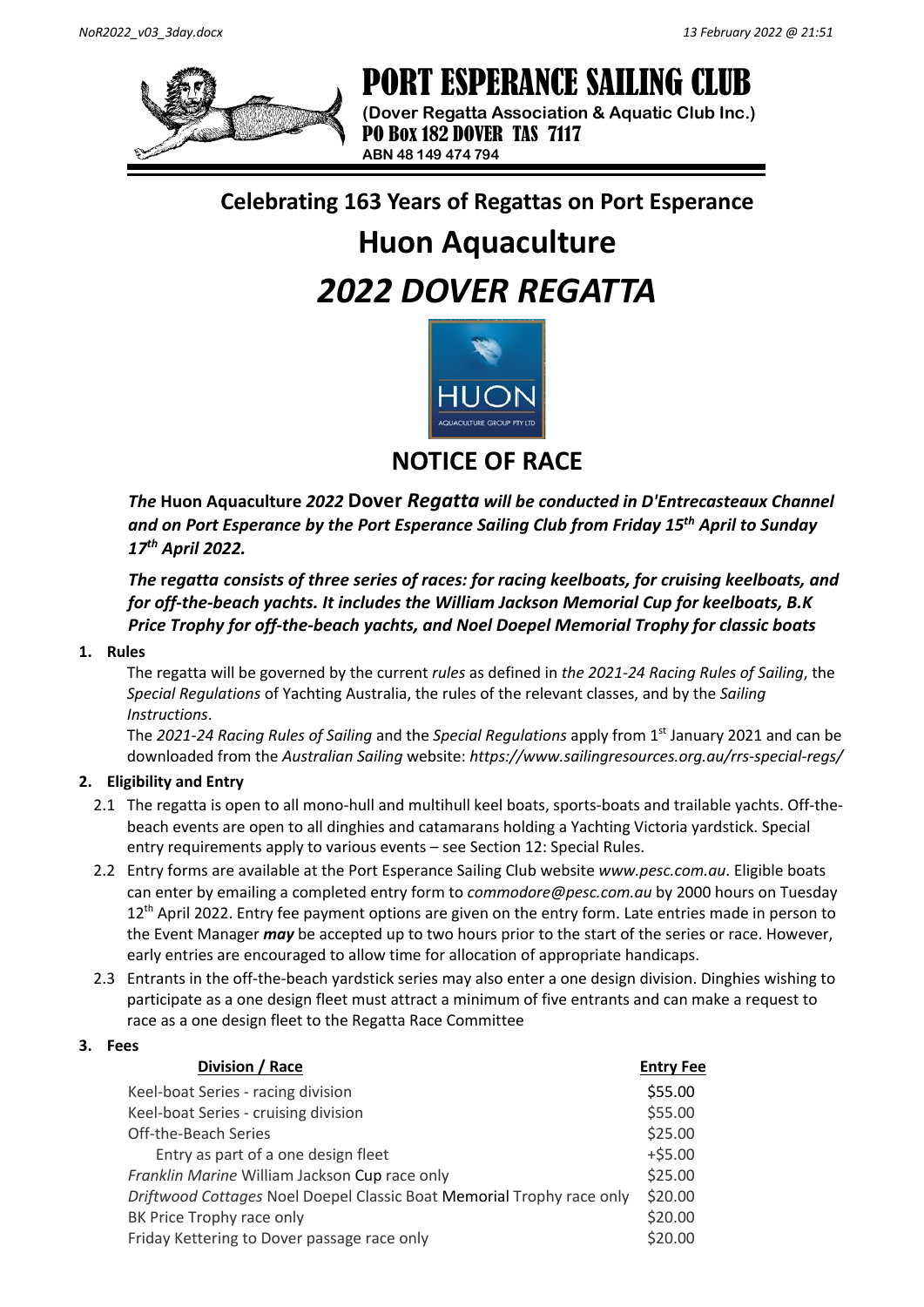#### **4. Schedule of Events**

| Race                                                                                                                                                                               | Day & Date                      | <b>Warning Signal</b> |  |
|------------------------------------------------------------------------------------------------------------------------------------------------------------------------------------|---------------------------------|-----------------------|--|
| Kettering to Dover race*+                                                                                                                                                          | Fri 15 <sup>th</sup> April 2022 | 1055                  |  |
| Briefing for off-the-beach classes                                                                                                                                                 | Sat 16 <sup>th</sup> April      | 0930                  |  |
| Channel Distance Race*                                                                                                                                                             | Sat 16 <sup>th</sup> April      | 1055                  |  |
| Cruising Channel Race+                                                                                                                                                             | Sat 16 <sup>th</sup> April      | 1100                  |  |
| Off-the-beach Race 1#                                                                                                                                                              | Sat 16 <sup>th</sup> April      | 1115                  |  |
| Off-the-beach Race 2#                                                                                                                                                              | Sat 16 <sup>th</sup> April      | 1330                  |  |
| Off-the-beach Race 3#                                                                                                                                                              | Sat 16 <sup>th</sup> April      | After Race 2          |  |
| Sat 16 <sup>th</sup> April<br>1745<br>Briefing for keelboat classes<br>(for those unfamiliar with starting and finishing protocols used by the Australian Racing Rules of Sailing) |                                 |                       |  |
| Hope Island race*+                                                                                                                                                                 | Sun 17 <sup>th</sup> April 2022 | 1000 hrs              |  |
| Off-the-beach Race 1#                                                                                                                                                              | Sun 17 <sup>th</sup> April      | 1015                  |  |
| Franklin Marine William Jackson Cup race*                                                                                                                                          | Sun 17 <sup>th</sup> April      | 1300                  |  |
| Cruising Race+                                                                                                                                                                     | Sun 17 <sup>th</sup> April      | 1305                  |  |
| Driftwood Cottages Noel Doepel Memorial Trophy race                                                                                                                                | Sun 17 <sup>th</sup> April      | 1310                  |  |
| BK Price Trophy & off-the-beach Race 2#                                                                                                                                            | Sun 17 <sup>th</sup> April      | 1325                  |  |

------------------------------------------------------------------------------------------------------------

*Races marked \* constitute the Race Series. Races marked + constitute the Cruising Series Races marked # constitute the Off-the-Beach Series.*

#### **5. Safety**

Boats entering in the Kettering to Dover Race must comply with Yachting Australia Safety Category 5. Boats entering in the Sunday races need only comply with Yachting Australia Safety Category 7. It is the responsibility of the owner/skipper to ensure compliance with this category. Safety spot checks may be made. Boats not complying may be disqualified. Off-the-Beach classes should comply with the relevant YA safety requirements.

#### **6. Sailing Instructions**

The *Sailing Instructions* will be available on the club's website *www.pesc.com.au* no later than Tuesday 12th April 2022. *Sailing Instructions* will be emailed to all entrants who have entered prior to Friday 15th April 2022.

## **7. Regatta Site and Racing Area**

The regatta site is the green behind Dover Beach (on the south side of the rivulet) , and the racing area is D'Entrecasteaux Channel and in Port Esperance (see Appendix A).

## **8. Courses**

- 8.1 The course for the Kettering to Dover race is a passage race in D'Entrecasteaux Channel from Kettering to Port Esperance, finishing off the Dover Jetty.
- 8.2 Courses for the keelboat classes on Saturday 16th April 2022 will be in the southern part of D'Entrecasteaux Channel in the vicinity of Port Esperance as described in the *Sailing Instructions*.
- 8.3 Courses for the keelboat classes on Sunday 17th April 2022 will be around the buoys in Port Esperance as indicated in Appendix A and described in the *Sailing Instructions.*
- 8.4 Off-the-beach races will have triangular and/or windward-leeward courses in Port Esperance as described in the *Sailing Instructions*.

#### **9. Scoring**

For all series the Low Point scoring system will apply (RRS Appendix A4). No race will be dropped. See also section 12 (Special Rules) below.

#### **10. Radio Communications**

Communication with keelboat competitors will be by radio on VHF-10.

# *Port Esperance Sailing Club*